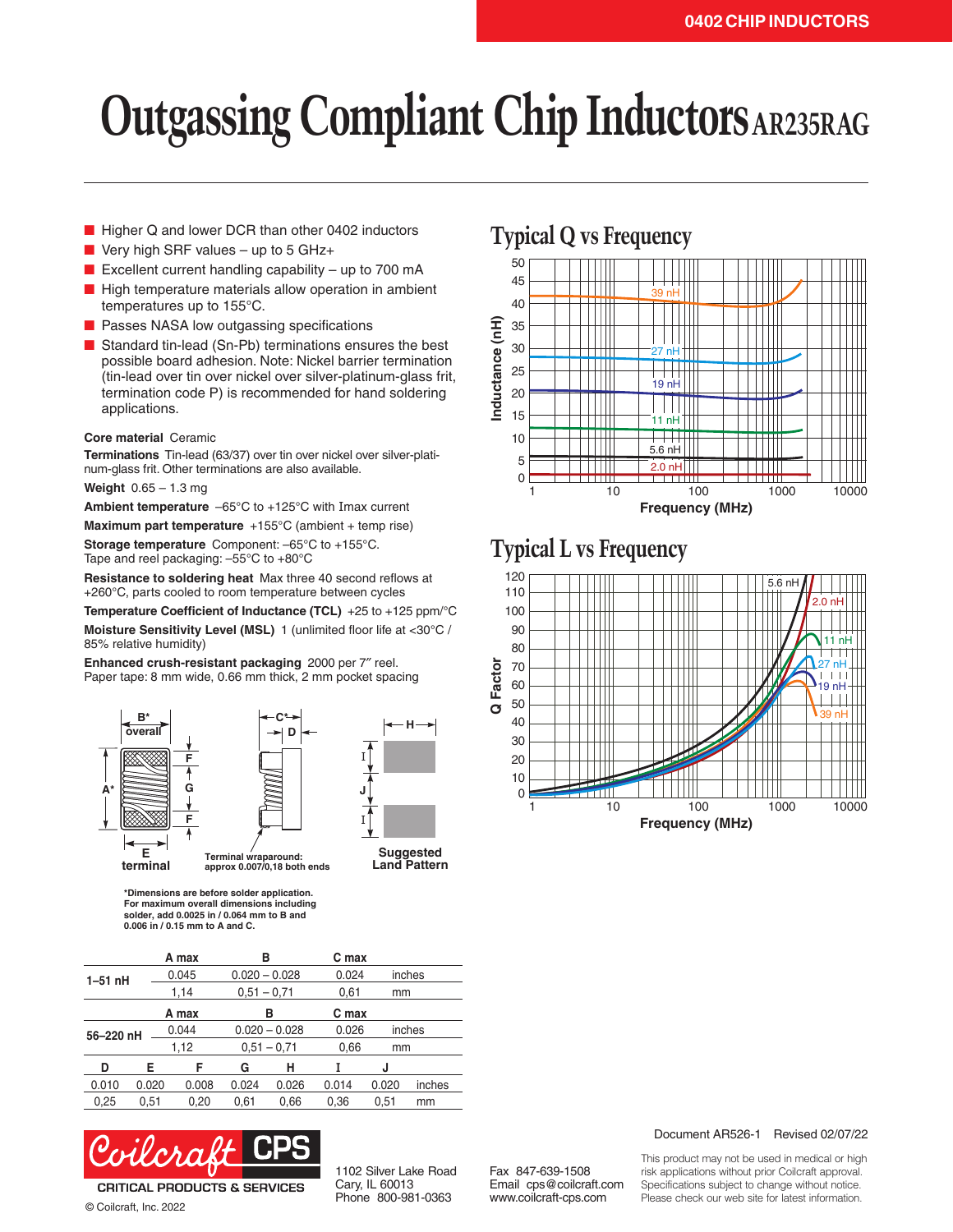## **AR235RAG Series (0402)**

|                          | Inductance <sup>2</sup> | <b>Percent</b> | <b>Test frea</b> | Q min at  | <b>900 MHz</b> |                      | <b>1.7 GHz</b> |                      | SRF min <sup>4</sup> DCR max <sup>5</sup> |        | Imax |
|--------------------------|-------------------------|----------------|------------------|-----------|----------------|----------------------|----------------|----------------------|-------------------------------------------|--------|------|
| Part number <sup>1</sup> | (nH)                    | tolerance      | (MHz)            | test freq | L typ          | $Q$ typ <sup>3</sup> | L typ          | $Q$ typ <sup>3</sup> | (GHz)                                     | (Ohms) | (mA) |
| AR235RAG1N0JPZ           | 1.0                     | 5              | 250              | 18        | 0.97           | 46                   | 0.99           | 72                   | >5.00                                     | 0.030  | 700  |
| AR235RAG2N0JPZ           | 2.0                     | 5              | 250              | 21        | 1.96           | 58                   | 1.98           | 85                   | >5.00                                     | 0.038  | 700  |
| AR235RAG2N2JPZ           | 2.2                     | 5              | 250              | 24        | 2.17           | 60                   | 2.17           | 86                   | >5.00                                     | 0.038  | 700  |
| AR235RAG2N4 PZ           | 2.4                     | 5,2            | 250              | 26        | 2.37           | 60                   | 2.38           | 83                   | >5.00                                     | 0.042  | 700  |
| AR235RAG2N7 PZ6          | 2.7                     | 5,2            | 250              | 18        | 2.66           | 62                   | 2.68           | 85                   | >5.00                                     | 0.090  | 510  |
| AR235RAG3N3 PZ           | 3.3                     | 5,2            | 250              | 26        | 3.26           | 66                   | 3.28           | 95                   | >5.00                                     | 0.045  | 700  |
| AR235RAG3N6 PZ           | 3.6                     | 5,2            | 250              | 31        | 3.56           | 65                   | 3.58           | 94                   | >5.00                                     | 0.045  | 700  |
| AR235RAG3N9 PZ           | 3.9                     | 5,2            | 250              | 31        | 3.87           | 64                   | 3.91           | 98                   | >5.00                                     | 0.045  | 700  |
| AR235RAG4N3 PZ           | 4.3                     | 5,2            | 250              | 25        | 4.26           | 63                   | 4.33           | 90                   | >5.00                                     | 0.055  | 700  |
| AR235RAG4N7 PZ6          | 4.7                     | 5,2            | 250              | 24        | 4.67           | 58                   | 4.74           | 83                   | >5.00                                     | 0.085  | 700  |
| AR235RAG5N1 PZ6          | 5.1                     | 5,2            | 250              | 18        | 5.07           | 54                   | 5.16           | 76                   | >5.00                                     | 0.125  | 510  |
| AR235RAG5N6 PZ           | 5.6                     | 5,2            | 250              | 29        | 5.56           | 73                   | 5.66           | 105                  | 4.70                                      | 0.055  | 700  |
| AR235RAG6N2 PZ           | 6.2                     | 5,2            | 250              | 27        | 6.18           | 73                   | 6.25           | 100                  | 4.20                                      | 0.055  | 700  |
| AR235RAG6N8 PZ           | 6.8                     | 5,2            | 250              | 27        | 6.78           | 68                   | 6.97           | 94                   | 4.00                                      | 0.070  | 700  |
| AR235RAG7N5 PZ6          | 7.5                     | 5,2            | 250              | 23        | 7.49           | 60                   | 7.77           | 82                   | 3.80                                      | 0.100  | 690  |
| AR235RAG8N2 PZ           | 8.2                     | 5,2            | 250              | 27        | 8.10           | 68                   | 8.40           | 95                   | 3.80                                      | 0.065  | 700  |
| AR235RAG8N7 PZ           | 8.7                     | 5,2            | 250              | 26        | 8.73           | 66                   | 9.04           | 95                   | 3.40                                      | 0.070  | 700  |
| AR235RAG9N0 PZ           | 9.0                     | 5,2            | 250              | 30        | 8.99           | 67                   | 9.21           | 92                   | 3.60                                      | 0.080  | 700  |
| AR235RAG9N5_PZ           | 9.5                     | 5,2            | 250              | 25        | 9.52           | 64                   | 9.97           | 90                   | 3.40                                      | 0.090  | 700  |
| AR235RAG10N PZ           | 10                      | 5,2            | 250              | 24        | 9.98           | 62                   | 10.4           | 90                   | 3.20                                      | 0.110  | 700  |
| AR235RAG11N PZ           | 11                      | 5,2            | 250              | 27        | 11.0           | 68                   | 11.6           | 98                   | 3.20                                      | 0.092  | 700  |
| AR235RAG12N PZ           | 12                      | 5,2            | 250              | 27        | 12.0           | 66                   | 12.6           | 100                  | 3.00                                      | 0.100  | 700  |
| AR235RAG13N PZ6          | 13                      | 5,2            | 250              | 23        | 13.1           | 62                   | 13.9           | 82                   | 2.95                                      | 0.155  | 600  |
| AR235RAG15N PZ           | 15                      | 5,2            | 250              | 25        | 15.1           | 62                   | 16.0           | 85                   | 2.70                                      | 0.115  | 700  |
| AR235RAG16N PZ6          | 16                      | 5,2            | 250              | 26        | 16.2           | 57                   | 17.3           | 77                   | 2.55                                      | 0.150  | 580  |
| AR235RAG18N PZ           | 18                      | 5,2            | 250              | 25        | 18.2           | 58                   | 19.5           | 74                   | 2.40                                      | 0.125  | 650  |
| AR235RAG19N PZ           | 19                      | 5,2            | 250              | 25        | 19.2           | 61                   | 20.7           | 88                   | 2.20                                      | 0.150  | 600  |
| AR235RAG20N PZ6          | 20                      | 5,2            | 250              | 24        | 20.3           | 58                   | 22.0           | 76                   | 2.15                                      | 0.185  | 520  |
| AR235RAG21N PZ6          | 21                      | 5,2            | 250              | 24        | 21.3           | 48                   | 23.2           | 62                   | 2.20                                      | 0.460  | 340  |
| AR235RAG22N PZ           | 22                      | 5,2            | 250              | 26        | 22.3           | 60                   | 24.4           | 74                   | 1.80                                      | 0.165  | 570  |

#### Continued on next page

1. When ordering, please specify **tolerance, termination** and **screening**  codes:

#### **AR235RAG22NGPZ**

- **Tolerance:**  $G = 2\%$   $J = 5\%$
- **Termination: P** = Tin-lead (63/37) over tin over nickel over silverplatinum-glass frit.
	- **C** = Tin-lead (63/37) over gold over nickel over moly-mag.
	- **S** = Tin-lead (63/37) over leach-resistant silver-platinum-
	- glass frit.
	- **A** = Gold over nickel over moly-mag
	- **L** = Silver-palladium-platinum-glass frit

#### **Screening: Z** = Unscreened

- **H** = Coilcraft CP-SA-10001 Group A
- **1** = EEE-INST-002 (Family 3) Level 1
- **2** = EEE-INST-002 (Family 3) Level 2
- **3** = EEE-INST-002 (Family 3) Level 3
- **4** = MIL-STD-981 (Family 50) Class B
- 
- **5** = MIL-STD-981 (Family 50) Class S
- **F** = ESCC3201 (F4 operational life performed at 90°C)
- Screening performed to the document's latest revision.
- Lot qualification (Group B) available.
- Testing T and U have been replaced with more detailed codes 4, 5, and 1, 2, 3, respectively. Codes T and U can still be used, if necessary. Custom testing also available.
- Country of origin restrictions available; prefix option G or F.



- 3. Q measured using an Agilent/HP 4291A with an Agilent/HP 16197 test fixture or equivalents.
- 4. SRF measured using an Agilent/HP 8753ES network analyzer or equivalent and a Coilcraft CCF1232 test fixture.
- 5. DCR measured on a Keithley 580 micro-ohmmeter and a Coilcraft CCF1010 test fixture.
- 6. Part is not compliant with MIL-STD-981 Family 50, Class S due to wire gauge.
- 7. Electrical specifications at 25°C.

Refer to Doc 362 "Soldering Surface Mount Components" before soldering.

#### **Notes about terminations**

For hand soldering applications, the nickel barrier termination (tin-lead over tin over nickel over silver-platinum-glass frit, termination code P) is recommended. Exposed gold or tin in the terminations migrates into the solder.



**CRITICAL PRODUCTS & SERVICES** © Coilcraft, Inc. 2022

1102 Silver Lake Road Cary, IL 60013 Phone 800-981-0363

Fax 847-639-1508 Email cps@coilcraft.com www.coilcraft-cps.com

#### Document AR526-2 Revised 02/07/22

This product may not be used in medical or high risk applications without prior Coilcraft approval. Specifications subject to change without notice. Please check our web site for latest information.